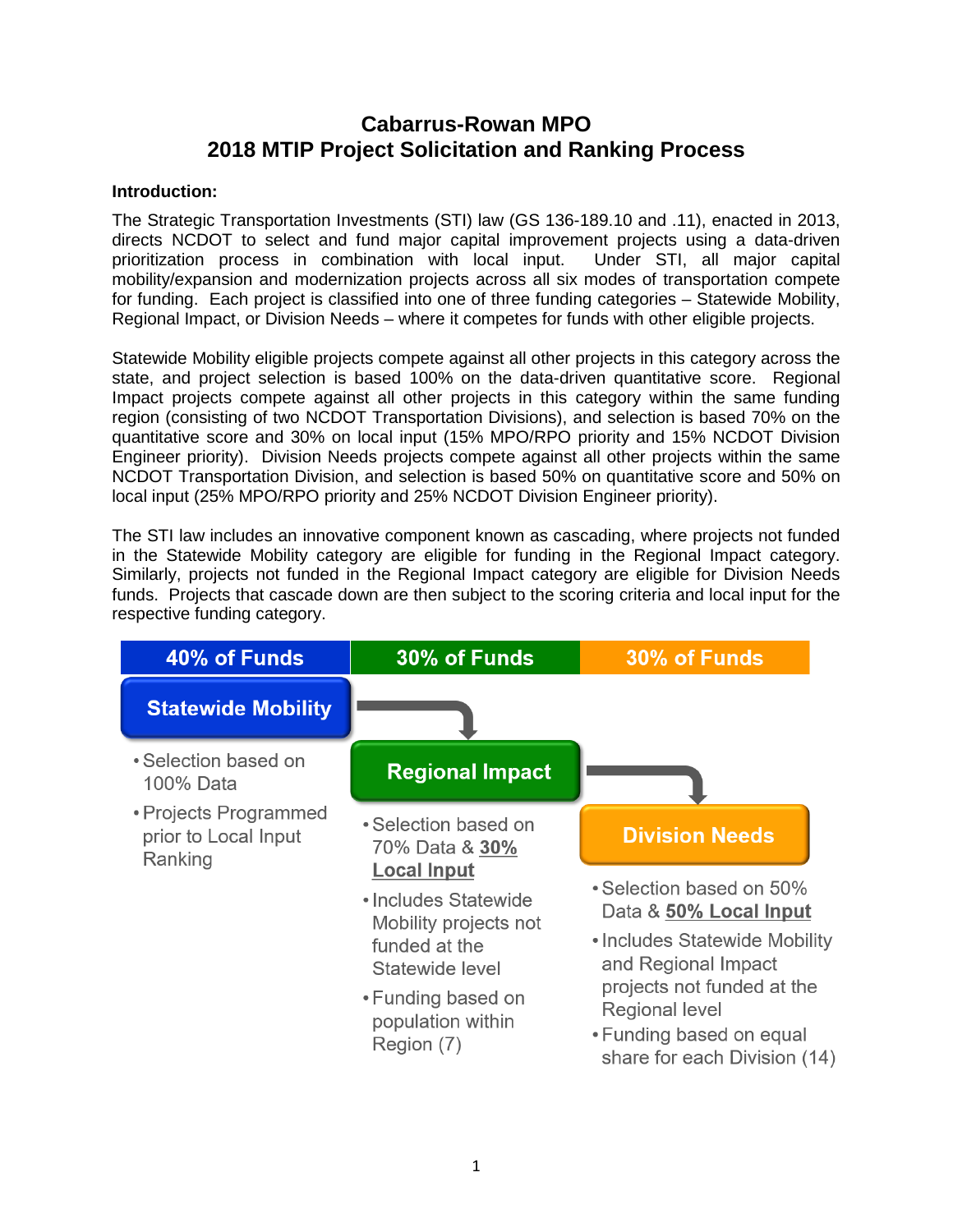| <b>STI Project Eligibility</b> |                                                                                                                         |                                                                              |                                                                        |  |  |
|--------------------------------|-------------------------------------------------------------------------------------------------------------------------|------------------------------------------------------------------------------|------------------------------------------------------------------------|--|--|
| <b>Mode</b>                    | <b>Statewide Mobility</b>                                                                                               | <b>Regional Impact</b>                                                       | <b>Division Needs</b>                                                  |  |  |
|                                | Interstates (existing &<br>$\bullet$<br>future)<br>NHS routes (as of July 1,<br>$\bullet$<br>2012)                      |                                                                              |                                                                        |  |  |
| Highway                        | <b>STRAHNET Routes</b><br><b>ADHS Routes</b><br>Uncompleted Intrastate<br>projects<br><b>Designated Toll Facilities</b> | <b>Other US and NC Routes</b>                                                | All County (SR) Routes                                                 |  |  |
| Aviation                       | <b>Large Commercial Service</b><br>Airports (\$500K cap)                                                                | <b>Other Commercial Service</b><br>Airports not in Statewide<br>(\$300K cap) | All Airports without<br><b>Commercial Service</b><br>(\$18.5M cap)     |  |  |
| Bicycle-<br>Pedestrian         | N/A                                                                                                                     | N/A                                                                          | All projects (\$0 state funds)                                         |  |  |
| Public<br>Transportation       | N/A                                                                                                                     | Service spanning two or<br>more counties (10% cap)                           | All other service, including<br>terminals, stations, and<br>facilities |  |  |
| Ferry                          | N/A                                                                                                                     | Ferry expansion                                                              | <b>Replacement vessels</b>                                             |  |  |
| Rail                           | <b>Freight Capacity Service on</b><br><b>Class I Railroad Corridors</b>                                                 | Rail service spanning two<br>or more counties not<br>Statewide               | Rail service not included on<br><b>Statewide or Regional</b>           |  |  |

Project eligibility for each STI category, as defined in law, is shown below.

MPOs/RPOs and Divisions indicate priority by applying local input points to projects. Each organization receives a baseline of 1,000 local input points, with additional points (up to 2,500) based on population. The Cabarrus-Rowan MPO has a total of 1,600 points to apply to projects in the Regional Impact category and a total of 1,600 points to apply to projects in the Division Needs category. State law requires NCDOT to approve how each organization will assign points to projects, in a document known as their Local Input Point Methodology.

# **Schedule**

**Project Solicitation:** The MPO solicited candidate projects for a minimum of 28 days beginning in February 2017. Those candidate projects were presented to the TAC at the August 23, 2017 meeting, where the TAC endorsed the project list for submittal and evaluation by NCDOT. In the event that the number of new projects exceeded the maximum acceptable to NCDOT, the TAC endorsed projects based on technical review by the TCC, Division 9 and 10 staff recommendations. MPO staff subsequently submitted the MPO's endorsed projects into MPO staff subsequently submitted the MPO's endorsed projects into NCDOT's SPOT On!ine tool (web-based system) for project evaluation and quantitative scoring.

**Project Ranking:** The TCC and TAC will evaluate the full list of new and previously-scored projects for the two counties between January 2018 and August 2018, with local points assigned and submitted to the SPOT office by the September 30, 2018 deadline.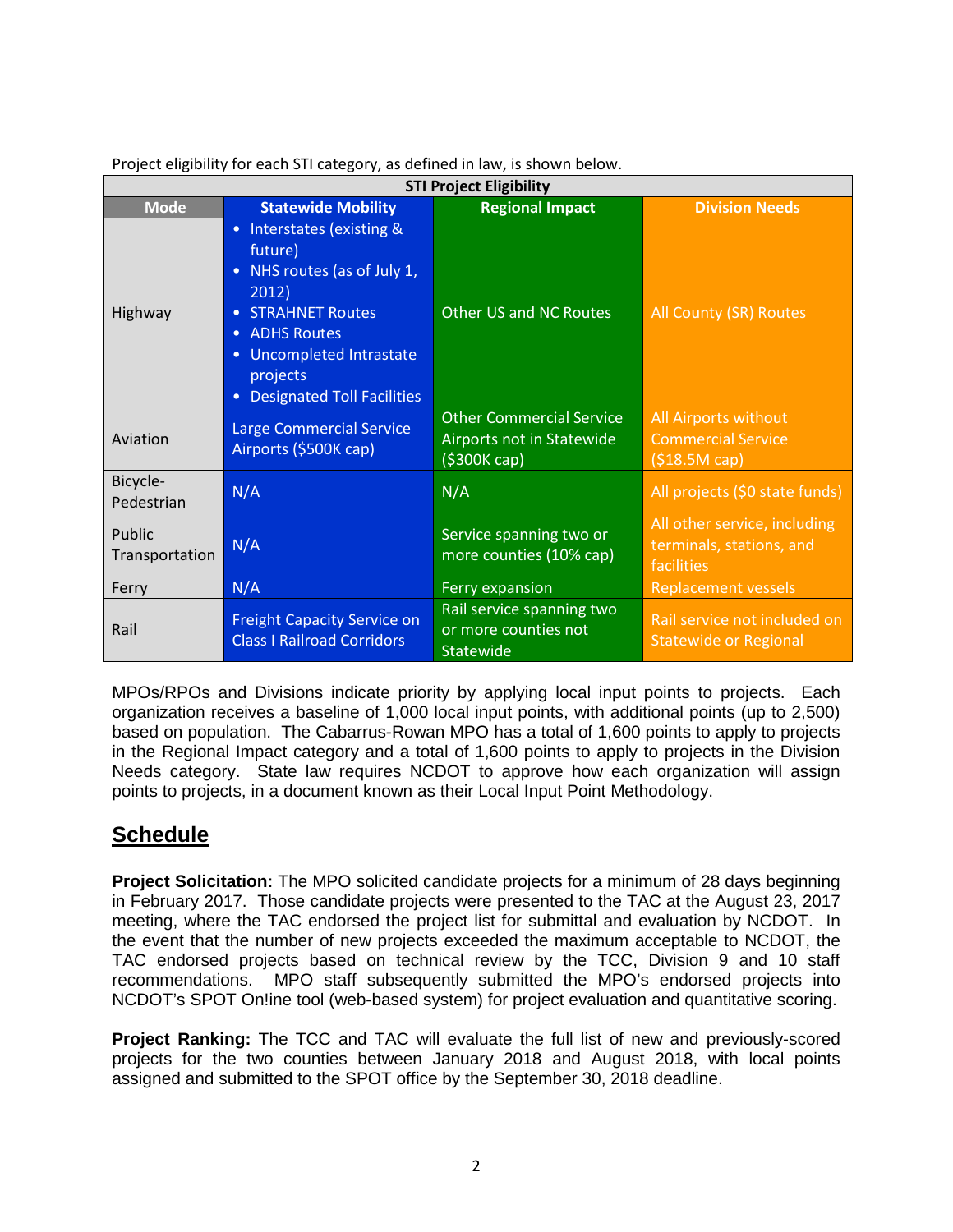### **Schedule Summary:**

February 2017 to March 2017 – Public solicitation of new candidate projects July 2017 to September 2017 – Submit candidate projects to NCDOT for evaluation; NCDOT quantitatively scores submitted candidate projects.

February 2018 to June 2018 – TCC and TAC receive public comments and review data April 2018 to May 2018 – Review of SPOT evaluation results of proposed regional tier projects April 25, 2018 MPO meeting – Allocate local points to regional tier projects and NCDOT local input point assignment / post results to CRMPO website for public comments

June 27, 2018 - review public comments and endorse final regional tier project's list for NCDOT local input point assignment

August 2018 to September 2018 – Review of SPOT evaluation results of proposed division tier projects

August 22, 2018 MPO meeting – Allocate local points to division tier projects and NCDOT local input point assignment / post results to CRMPO website for public comments

October 24, 2018 - review public comments and endorse final division tier project's list for NCDOT local input point assignment

October 25, 2018 – Submit SPOT projects and publish information on CRMPO website

# **Public Input Process**

**Project Solicitation:** The MPO announced a 28-day new project solicitation period to all member governments and interested persons. The MPO publicized the project solicitation on the MPO's website. Any new project was presented to the TCC and TAC for their approval prior to submission to NCDOT's Strategic Prioritization Office for Transportation (SPOT) for technical evaluation and scoring.

**Project Ranking:** The MPO will present the recommended local point assignments to the TCC at their April and September 2018 meeting(s). Upon the approval of the TAC, the MPO will release the recommended projects, point assignments, and a narrative of how the points are assigned for a 28-day public comment period consistent with the MPO's Public Participation Policy. The results of the public input will be presented to the TCC and TAC at their May and October 2018 meeting(s). At that time the TAC will be asked to approve a project list and final point assignment, which will be published on the MPO website (www.crmpo.org).

# **Description of Criteria and Weights**

**Highway Projects:** All highway projects both division tier and regional tier will be scored using the following local criteria. The NCDOT has determined that MPO input will be weighted at 15 percent of the total score for regional tier projects and 25 percent of the total score for division tier projects. The NCDOT Division Engineer's will be afforded the same level of influence through their project point assignment for regional tier and division tier eligible projects.

The total maximum qualitative highway project score would be 50 points. Because the congestion score and safety score will be generated quantitatively by NCDOT, these scores will fluctuate with each version of SPOT's quantitative formula. Under the previous SPOT version 4.0, the highest congestion score was an 94.93, weighted to a score of 28.48 in the local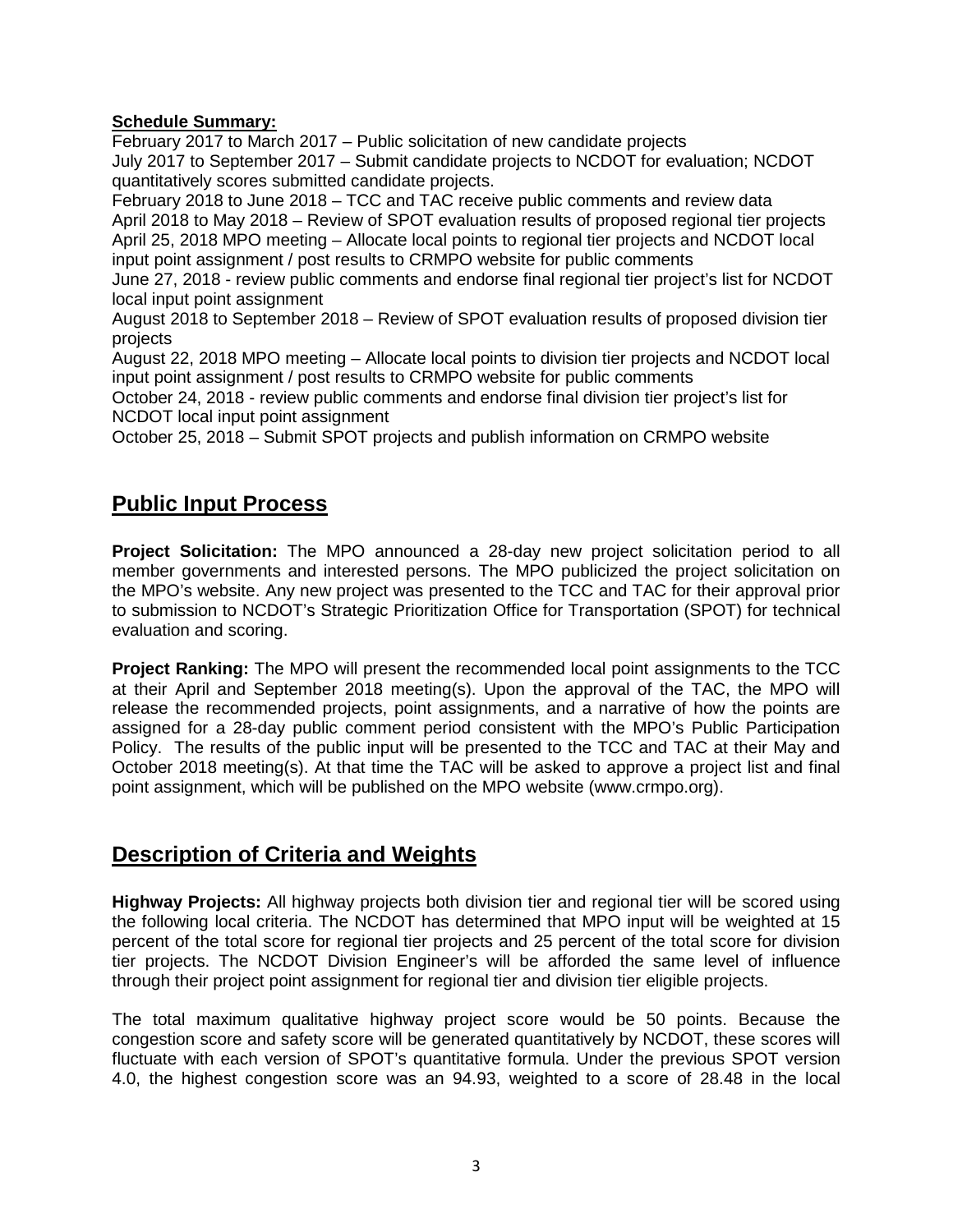methodology. The highest safety score was an 78.51, weighted to a score of 11.78. Therefore the maximum theoretical score for a highway project would be 85.5 under this scenario.

- 1. **Element of the Metropolitan TIP** The project must be in the CR MPO Metropolitan Transportation Improvement Program (MTIP). (If project is fully funded =10 points; Partially funded  $= 7$  points; Unfunded  $= 5$  points, based on staff assessment)
- 2. **Element of the Comprehensive Transportation Plan** The project must be in the CR MPO Comprehensive Transportation Plan. (Yes=5 points; No=0 points)
- 3. **Element of an Economic or Land Development Plan**  The project must be in a locally adopted economic or land development plan. (Yes=5 points; No=0 points)
- 4. **Element of the 2045 Metropolitan Transportation Plan** The project must be in the fiscally constrained CR MPO 2045 Metropolitan Transportation Plan. (Yes=10 points; No=0 points)
- 5. **Congestion Score** This item refers to the Volume to Capacity (V/C) ratio for road projects. The local score is based on using the scaled score from P5.0 quantitative scoring. This numerical score will be multiplied by 30 percent to produce the final congestion score. This score will come from the SPOT database.
- 6. **Safety Score**  For safety, the numerical crash score is determined by the NCDOT Mobility and Safety Division. The local score is based on using the scaled score from P5.0 quantitative scoring. A higher score (up to 100) are considered to have poorer highway safety performance. This numerical score will be multiplied by 15 percent to produce the final safety score. This score will come from the SPOT database.
- 7. **Promotes Interstate or Intrastate Connections** Points are awarded for this item if the project provides connections or enhancements to the interstate or intrastate highway system as determined by MPO staff. (Yes=10 points; No=0 points)
- 8. **Has Minimal Impacts on the Natural or Built Environment** Points are awarded if the road project is on a recognized alignment where there is minimal right-of-way impact. This criteria is a qualitative assessment by local staff. (Yes=5 points; No=0 points)
- 9. **Has Minimal Impacts on the Human Environment** Points are awarded if the road project is on a recognized alignment where there is minimal right-of-way impact to residential properties, particularly minority or low income residents. This criteria is a qualitative assessment by local staff. (Yes=5 points; No=0 points)

**Bicycle and Pedestrian Projects:** All bicycle and pedestrian projects will be scored using the following local criteria. All data for each criteria will be locally generated for each prospective bicycle and pedestrian project. The total maximum qualitative bicycle and pedestrian project score would be 100 points. Under the previous SPOT version 4.0, the maximum local score for a bicycle project was 66 and the maximum local score for a pedestrian project was 76.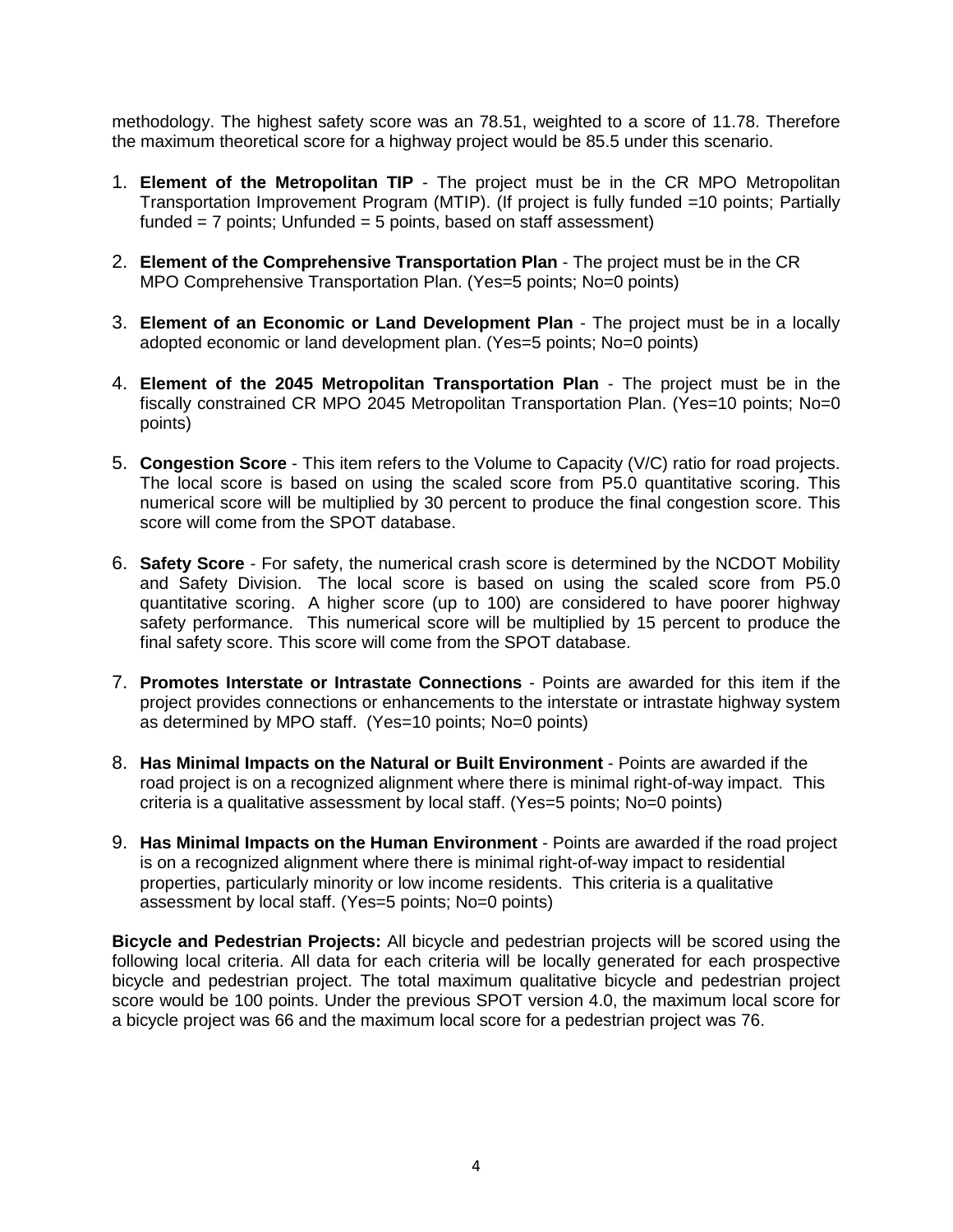| BICYCLE AND PEDESTRIAN PRIORITIZATION CRITERIA                                                                              |                   |                                                                |                                                                                                                                                                                                                   |  |
|-----------------------------------------------------------------------------------------------------------------------------|-------------------|----------------------------------------------------------------|-------------------------------------------------------------------------------------------------------------------------------------------------------------------------------------------------------------------|--|
| Criteria                                                                                                                    | Points<br>Allowed | Points<br>Awarded                                              | <b>Notes</b>                                                                                                                                                                                                      |  |
| 1. % of ROW,<br>easements, and or<br>real property owned                                                                    | 25                | 1 point per<br>10%                                             | Amount of publicly owned land<br>easements, and/or real property for the<br>proposed project improvement. Additional<br>15 points if 100 percent of ROW,<br>easement, and/or real property are<br>owned publicly. |  |
| 2. Amount of local<br>funding available as<br>a percentage of the<br>total project costs                                    | 10                | 5 pts for up<br>to 20%; 10<br>pts greater<br>than 20%          | The amount of local funding available for<br>the project.                                                                                                                                                         |  |
| 3. Access to School,<br>Park, Transit stop,<br>or Library                                                                   | 15                | Yes/No                                                         | Project improvement is within $\frac{1}{2}$ mile of a<br>school, park, transit stop, or library.                                                                                                                  |  |
| 4. Access to<br>population density                                                                                          | 10                | Project's<br>relative<br>rank; based<br>on a 10<br>point scale | The persons per square mile within $\frac{1}{2}$<br>mile of the project improvement.                                                                                                                              |  |
| 5. Network, which<br>could include<br>sidewalk, greenway,<br>transit route, or trail,<br>existing to support<br>improvement | 10                | 1 point per<br>access point                                    | The number of road and non-road<br>physical access points per mile to the<br>project improvement. (Driveways are not<br>included).                                                                                |  |
| 6. Mix of residential<br>and employment<br>uses for potential to<br>provide non-auto<br>work trip and related<br>travel     | 10                | 5 points for<br>planned;10<br>points for<br>existing           | Does the project improvement connect<br>residential development with shopping or<br>employment center?                                                                                                            |  |
| 7. Included on a<br>local greenway,<br>pedestrian or other<br>Plan                                                          | 10                | Yes/No                                                         | Identified in a planning document with<br>local government approval.                                                                                                                                              |  |
| 8. Project design                                                                                                           | 10                | Yes/No                                                         | Has there been a preliminary plan or<br>design completed on the project<br>improvement?                                                                                                                           |  |
| Total                                                                                                                       | 100               |                                                                |                                                                                                                                                                                                                   |  |

**Aviation Projects:** All aviation projects will be scored using the following local criteria. All data for each criteria will be locally generated for each prospective aviation project, although items 1,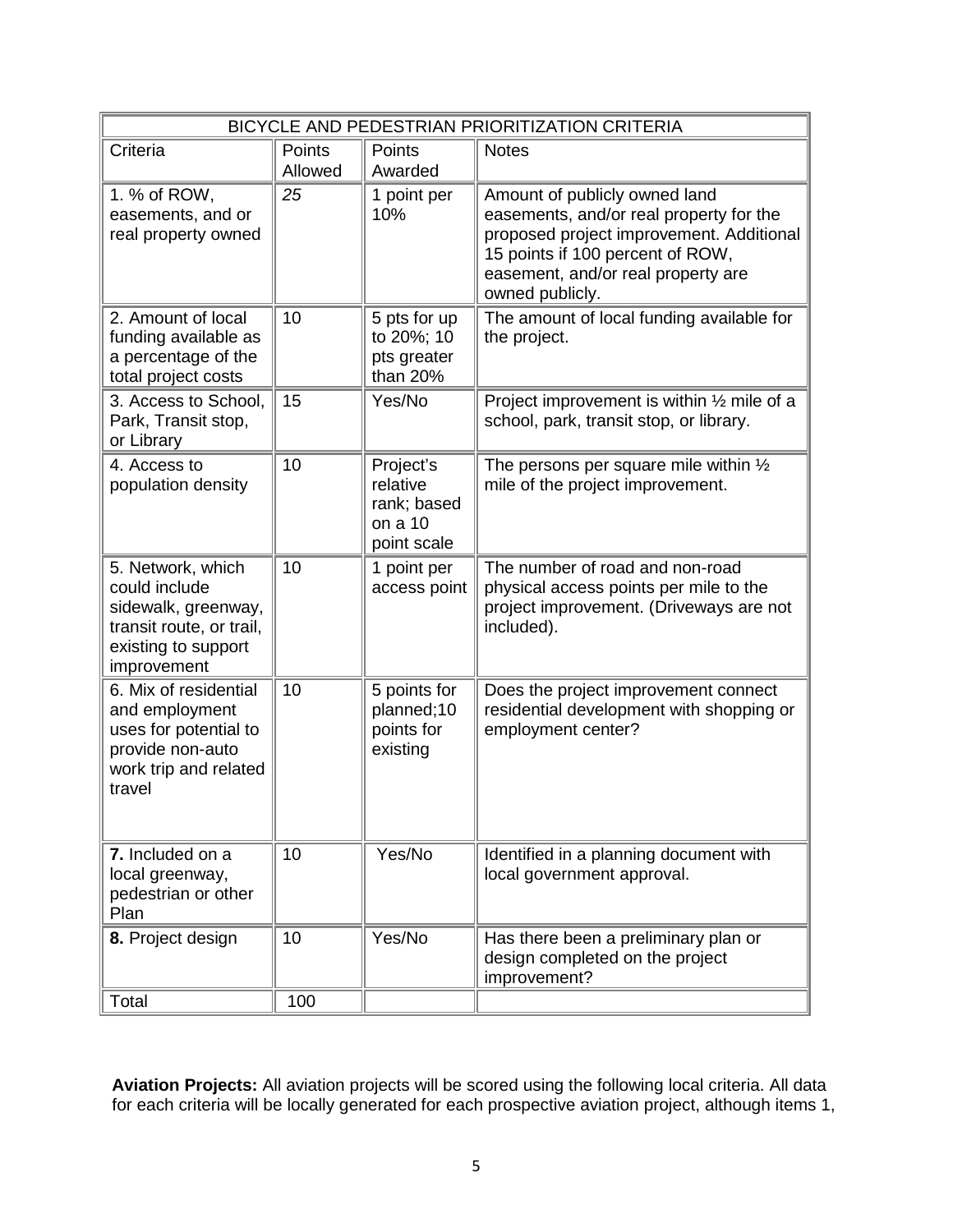4, 5, and 6 will require information from external sources to the MPO and local membership. The total maximum qualitative aviation project score would be 40 points. Under the previous SPOT version 4.0, the maximum local score for an aviation project was 26.

- 1. Element of Statewide System plan-Must be identified and approved by NcDOA in the STIP projects.-Yes-5 No-0
- 2. Airport must have an approved Master Plan and approved ultimate ALP and project must be element of Master Plan-Yes- 5 No- 0
- 3. Element of Governing Authority CIP plan-Project must be part of an approved Capital Improvement Plan-Yes- 5, No- 0
- 4. Airport FAA Classification- or General Aviation Airport Group- Commercial Service-10, General Aviation Airports by Category. National-7, Regional-5, Local-3, Basic-1.
- 5. Congestion-Number of Airport operations including landings and takeoffs -250,000+ -10,  $100,000-250,000-5, 50,000-100,000-3$ , Less than  $50,000-1$
- 6. Safety Related Projects- Is project a safety related project in accordance with FAA guidance? Yes-5, No-0. If all safety related projects are complete, then the project receives 5 points in order to avoid penalizing a project that may not meet FAA guidance.

**Public Transit Capital Projects:** All public transit capital projects will be scored using the following local criteria. All data for each criteria will be locally generated for each prospective public transit capital project. The total maximum qualitative public transit capital project score would be 45 points. Under the previous SPOT version 4.0, the maximum local score for an transit project was 30. No transit projects were submitted under SPOT version 5.0 for quantitative scoring.

- 1. Element of a current Planning Document. -5 points in STIP, 5 points in TDP/Other
- 2. Direct Access to employment. Yes- 5 No- 0
- 3. Factor in improving safety or security. 5 points for safety (ex. pedestrian turn warning systems ie SMART Drive or Drivecam), 5 points for security (ex. surveillance camera systems or fencing)
- 4. Intermodal Connectivity. 5 points for (3) or more modes, 3 points for (2) or more modes.
- 5. Local Funding Availability. 5 points for 50+ percent funding, 3 points for 10 to 20 percent funding, 1 point for less than 10 percent.
- 6. Access to Bike/Ped projects. 1 point per connection for a max of 5 pts.